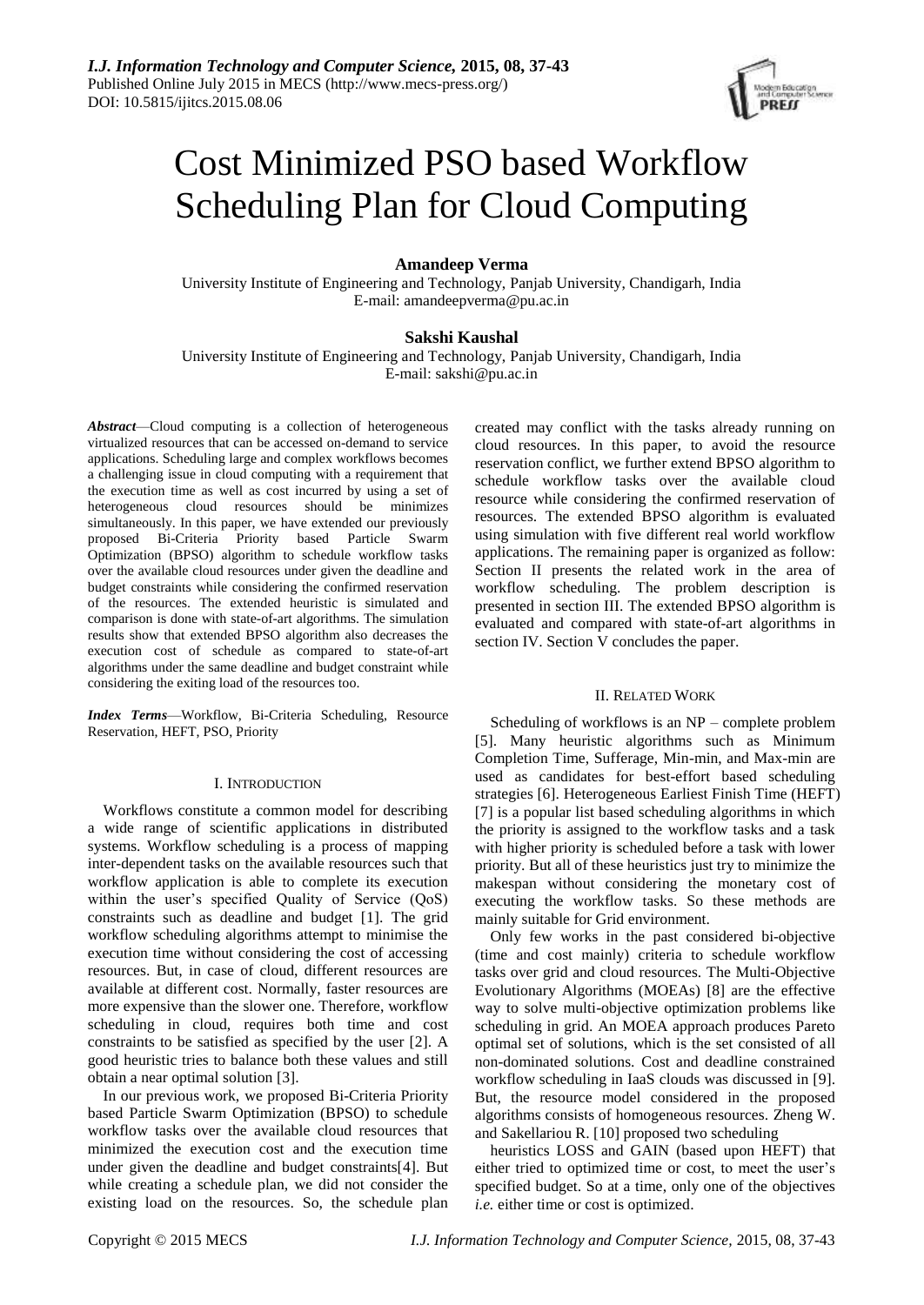Now-a-days, meta-heuristic techniques such as Genetic Algorithms, Particle Swarm Optimization, and Ant Colony Optimization have been gaining popularity. This is due to the fact that these are easy to implement, have a faster convergence speed and give an approximate solution in much lesser time as compared to traditional methods [11-12]. In our previous work, we had proposed deadline and budget constrained heuristic based Genetic Algorithms [13-16] and bi-criteria priority based particle swarm optimization, (BPSO) [4] to schedule workflow tasks over the cloud resources without considering the existing load of the resources.

The major key issue with all these heuristics and metaheuristic techniques is that none of them considered the existing load of resources and thus tend to schedule the tasks which may lead to reservation conflicts *i.e.* they may overlap with the tasks that are already executing on those resources. To the best of our knowledge, only Zheng W., and Sakellariou R. [16] proposed Budget and Deadline Constrained BHEFT which is the extension of HEFT that gives BDC plan to check whether a workflow request should be accepted or not while considering the existing load of the resources. So in this paper, we have further extended our proposed BPSO heuristic to create a schedule plan that tends to minimize the execution cost and time under the user's specified deadline and budget simultaneously while considering the reservation conflicts of the resources too.

#### III. PROBLEM DESCRIPTION

A workflow application is modelled by a Directed Acyclic Graph (DAG), defined by a tuple *G (T, E)*, where *T* is the set of *n* tasks  $\{t_1, t_2, \ldots, t_n\}$ , and *E* is a set of *e* edges, represent the dependencies. Each  $t_i \varepsilon$  *T*, represents a task in the application and each edge *(ti..........tj) ε E* represents a precedence constraint, such that the execution of  $t_i \varepsilon T$  cannot be started before  $t_i \varepsilon T$  finishes its execution [13]. A task with no parent is known as an *entry* task and a task with no children is known as *exit* task. The information associated with each task *(ti)* are: the service type  $(y_i)$  that task wants to use and task size  $(z_i)$ in Million of Instructions *(MI).*

There is a group of service types  $S = \{S_0, S_1, \ldots, S_n\}$  and a set of heterogeneous resources that are fully interconnected. The different resources may have different processing power expressed as Million of Instruction per Second (MIPS).

It is assumed that a resource  $r_p$  is able to provide all the service types. For each service type  $S_x$ , a parameter  $\beta_x$  is given to depict its standard execution time, which is used to estimate the execution time of a task which uses this service type.

The execution time,  $ET_{(i,p)}$  of a task  $t_i$  on a resource  $r_p$ is calculated using (1).

*ET*<sub>(*i,p*)<sup>*=*</sup>(*Z<sub>i</sub>*  $*$   $\beta$ *x*) */ MIPS of r<sub>p</sub>* (1)</sub>

and the execution cost  $EC_{(i,p)}$  is given by (2).

$$
EC_{(i,p)} = \mu_p * ET_{(i,p)} \tag{2}
$$

where  $\mu_p$  is the price unit for resource  $r_p$ . Moreover, all resources are assumed to be in same physical region, so data storage cost and data transmission costs are assumed to be zero. Only, time to transmit data between two depend tasks *(ct),* which are mapped to different resources is considered during experiment.

The BPSO algorithm [4] first assign the priority to all workflow tasks using the bottom level which is same as defined in HEFT[7] and is given by (3).

$$
blevel(t_i) = w_i + \max_{t_j \in succ(t_i)} \{d_{ij} + blevel(t_j)\} \quad (3)
$$

where  $w_i$  is the average execution time of the task on the different computing machines. *succ(ti)* includes all the children tasks of  $t_i$ .  $d_{ij}$  is the data transmission time from a task  $t_i$  to  $t_j$ . If a node has no children, its b-level is equal to the average execution time of the task on the different computing machines.

In this paper, to avoid the resource reservation conflict, we further extend BPSO to schedule workflow tasks over the available cloud resource while considering the confirmed reservation of resources. For every resource, the exiting load is denoted by the set of pairs  $L = \{(bt_0, et_0), (bt_1, et_1), \ldots, (bt_n, et_n), \ldots\}$ , where *bt* denotes the beginning time of reservation slot and *et* denotes the end time of that reservation.

### *A.Workflow Scheduling Model*

The different entities in our workflow scheduling model are: User, Scheduler and Resource Provider (RP).

- The **Resource Provider** has a set of resources with different capabilities and provides particular services. The information related to set of available resources and list of services provided is publicly published. The RP responds to the queries from the scheduler about the availability of requested time slot on its resources.
- The **user** is requesting services from the resource provider to run a particular application along with budget and deadline constraint.
- The **scheduler** decides how to execute workflow tasks over available resources while considering the current reservation slots of resources.

The whole steps are summarized as follows:

- 1. A user submits a workflow application along with budget and deadline constraint to the scheduler.
- *2.* On receiving such request, the scheduler tries to find out suitable allocation of workflow tasks over the resources provided by RP. For this purpose, the scheduler first sends a query *Free Slot Query (FSQ)[16]* to RP. The FSQ is of the form: *FSQ*  $(t_i, r_p, dt_{(i,p)}, ET_{(i,p)})$ *= { min(a,b) | (a,b) ∩ L<sup>p</sup> and a>=dt(i,p) and b>=*   $a + ET_{(i,p)}$ , where  $t_i$ , is the task that we want to execute on resource  $r_p$ ,  $dt_{(i,p)}$ , is the time at which whole data required to execute  $t_i$ , on  $r_p$ , is available and  $ET_{(i,p)}$  is its execution time.  $ET_{(i,p)}$  and  $L_p$  is the existing load set of rp. For example, if *L<sup>1</sup> ={(0,10),(12,14),(20,40)}* and for task  $t_2$ , its  $ET_{(2,1)=}3$  and  $dt_{(2,1)=}5$ , then  $FSQ(2,1,5,3)=$ *(14,17).*
- 3. As soon as, the RP sends a reply to FSQ, the scheduler makes a scheduling plan to execute workflow tasks. If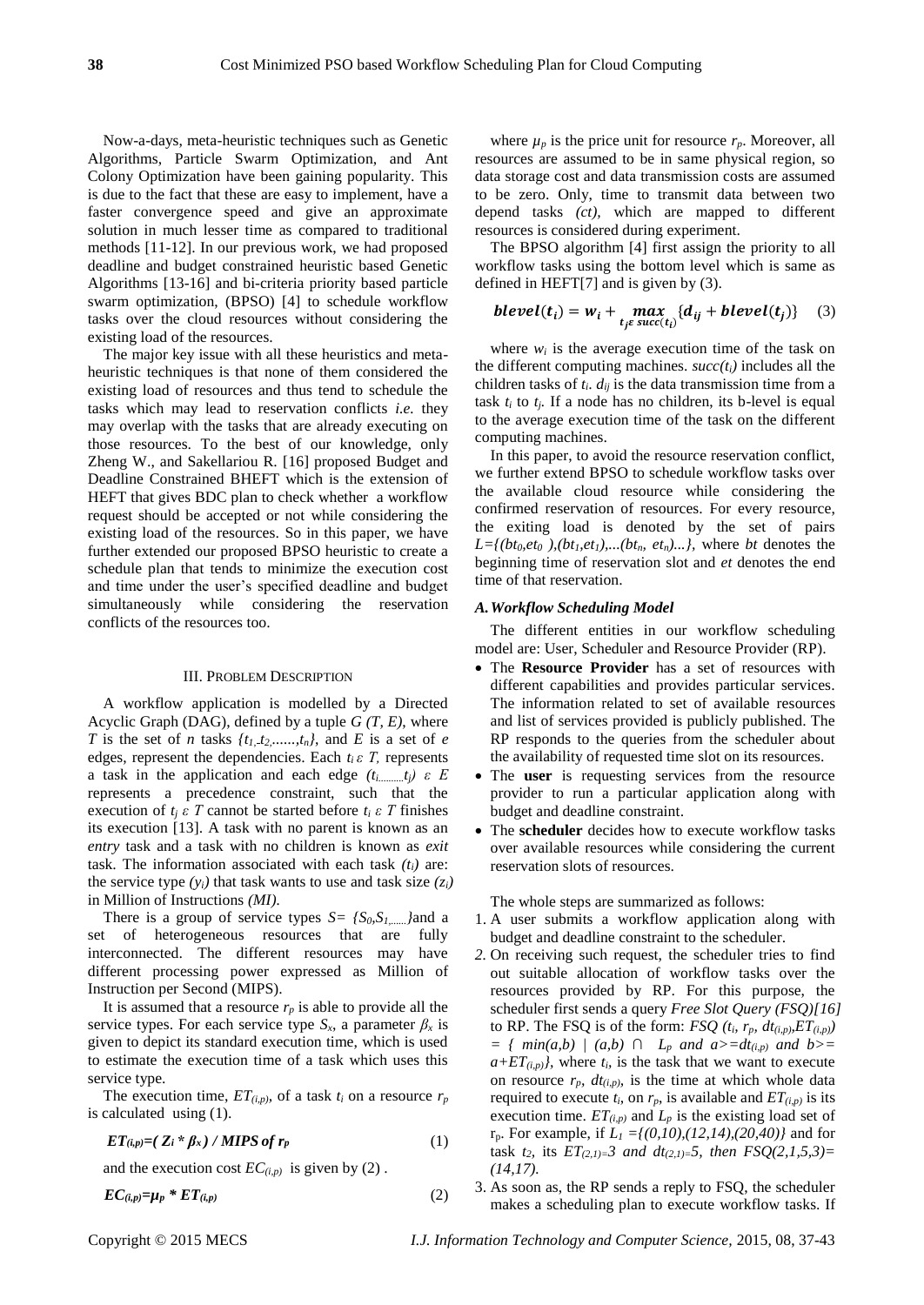that plan is under user's specified constraints, then the execution of workflow starts otherwise the workflow execution request will be rejected.

The extended BPSO used this scheduling model is illustrated with an example shown in Fig. 1.



(a) A Sample DAG

| Task           | $\mathbf{R}_0$ | $\mathbf{R}_1$ | $\mathbf{R}_2$ | <b>b-level</b> | Order of<br>execution<br>according to<br><b>b-level</b> |
|----------------|----------------|----------------|----------------|----------------|---------------------------------------------------------|
| $T_1$          | 22             | 42             | 10             | 140.07         | 1                                                       |
| T <sub>2</sub> | 26             | 34             | 12             | 137            | $\overline{c}$                                          |
| $T_3$          | 28             | 40             | 14             | 104.53         | $\overline{4}$                                          |
| $T_4$          | 24             | 34             | 11             | 101            | 5                                                       |
| $T_5$          | 30             | 40             | 14             | 104.6          | 3                                                       |
| $T_6$          | 22             | 38             | 10             | 62             | 8                                                       |
| T <sub>7</sub> | 26             | 44             | 12             | 64             | 7                                                       |
| $T_8$          | 30             | 50             | 20             | 67.2           | 6                                                       |
| T <sub>9</sub> | 24             | 36             | 14             | 24.67          | 9                                                       |

(b)Estimated Execution Time and b-level of tasks

| <b>Resource</b> | Price |
|-----------------|-------|
| $R_0$           | 0.40  |
| R۱              | 0.29  |
| R۰              | 0.92  |



Fig. 1. An example of b-level

Fig. 1(a) shows the structure of DAG. Each edge is representing the amount of data to be transferred (in MB) between the dependent tasks. Fig. 1(b) shows the execution time of these tasks on three different available resources along with their b-level computed using (3). Then the tasks are sorted in descending order of their blevel. The tasks are sent to different machines according to their order of execution for completion of workflow application. The price for running a task on different resources is shown in Fig. 1(c) and the schedule generated according to blevel of a DAG is shown in Fig. 1(d). It is assumed the bandwidth between the resources is 20Mbps and all resources are able to provide all the required services. Assume a deadline of 200 time units and budget of 110 price units. Fig. 2(a) shows the existing loads on the resources represented by dark slots and Fig. 2(b) shows the assignment of different workflow tasks according to the b-level schedule as shown in Fig. 1(d). The total time taken by this schedule while considering the existing reservation of different resources is 151.2 seconds and cost is 99.4 price units, both are within user specified deadline and budget. This blevel schedule is then inserted into initialization of BPSO.

## IV. SIMULATION AND ANALYSIS

To evaluate the workflow scheduling algorithm, we used five synthetic workflows based on realistic workflows from diverse scientific applications, which are:

- Montage: Astronomy
- Genome: Biology
- CyberShake: Earthquake
- LIGO: Gravitational physics
- SIPHT: Biology

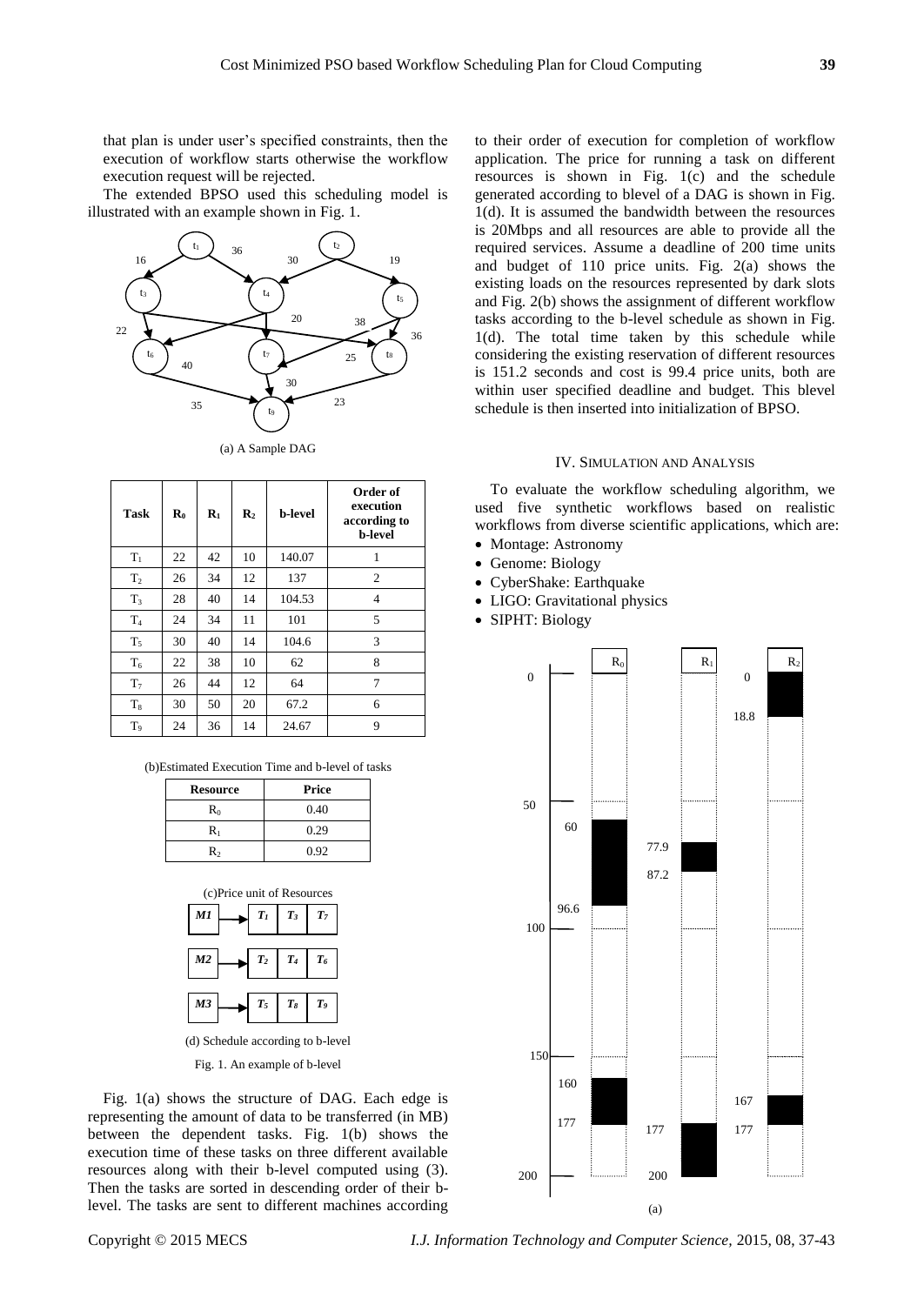

Fig. 2. (a) Existing Load of Resources (b) Assignment of workflow task on different resources

The detailed characterization for each workflow including their structure and data and computational requirements can be found in [18].

# *A.Experiment Setup*

The cloud used in our simulation is same as in [4] and is consisting of six resources with different processing speed and hence with different prices; similar to Amazon EC2 services [18]. There are four service types having a standard execution time of 1.0, 1.5, 2.5 and 3.0 respectively. For our experiment, we have extended the CloudSim[19] library. The processor speeds of different resources are selected randomly in the range of 1000- 6000 MIPS. The power ratio,  $\alpha_p$  of these resources is calculated using (1). The reasonable values for deadline D, and Budget B are generated as:

**Deadline D= LBD** +  $k_1$ <sup>\*</sup> (UB<sub>D</sub>  $-LB_0$ ), where LB<sub>D</sub>=  $M_{HEFT}$  (makespan of HEFT), UB<sub>D</sub>= 5\* M<sub>HEFT</sub> and k<sub>1</sub> is a deadline ratio in range from 0 to 1.

**Budget B=**  $LC_B + k_2$   $*$  (UC<sub>B</sub>  $-LC_B$ ), where  $LC_B$  is the lowest cost obtained by mapping each task to the cheapest service and  $UC_B$  is the highest cost obtained conversely and  $k_2$  is a budget ratio in range from 0 to 1.

The fitness function used in extended BPSO is as described in (4):

$$
Fitness = \alpha * Time + (1 - \alpha) * Cost \tag{4}
$$

where *Time* is the total execution time and *Cost* is the total execution cost of a generated workflow schedule and  $\alpha$  is the cost-time balance factor in a range of [0,1] which represents the user preference for execution time and execution cost.

The existing load of resources is randomly generated for simulation. The procedure for generating existing load is same as given in [16]. The performance metric chosen for the comparison is Normalized Schedule Cost (NSC). The NSC of a schedule is calculated using (5)

$$
NSC = \frac{Total Cost}{c_c} \tag{5}
$$

where  $C_c$  is the execution cost of the same workflow by executing all the tasks on the fastest service, according their precedence constraints.

## *B. Experiment Results*

To evaluate the performance of extended BPSO heuristic, we modified our previously proposed heuristic BTGA [14, 15]. In [14], BTGA heuristic is used to schedule workflow tasks over different available resources under the used specified deadline constrained using Genetic algorithm. Similarly, in [15], BTGA heuristic is used to schedule workflow tasks over different available resources under the used specified budget constrained using Genetic algorithm. In our current simulation, to modify BTGA heuristic, we have generated the schedule according to the fitness function as described in (5) while considering the existing load of the resources and BPSO heuristic is compared with modified BTGA heuristic and BHEFT heuristic[16] with respect to the monetary cost. As in case of BPSO, BTGA and BHEFT, the services are assigned randomly to different tasks of workflows and existing loads are also created randomly, so for all these algorithms, simulation is carried out for 50 times and average value of NSC is used for comparing the performance of BPSO, BTGA and BHEFT. In our experiments, we have chosen three different values of cost-time balance factor *i.e.*  $\alpha = (0.3,$ **0.5, and 0.7).** So while comparing, we are representing BPSO(0.3), BPSO (0.5) and BPSO(0.7), BTGA(0.3), BTGA(0.5) and BTGA(0.7), just to represent three different variants of BPSO and BTGA respectively corresponding to the values of α. Fig. 3 shows the average NSC of scheduling different workflows with BPSO, BTGA and BHEFT for three different values of  $k_1$  $(0.2, 0.6, \text{ and } 1.0)$  and three different values of  $k_2$   $(0.2, 0.6, \text{)}$ and 1.0), in total 9 combination. It shows that all variants of BPSO heuristic outperform the BHEFT heuristic significantly by reducing the execution cost of schedule under the same Deadline and Budget Constraint and using same pricing model in all cases. Even extended BPSO heuristic is generating the schedules which are cheaper than schedules created by BTGA heuristic. This is due to the fact that PSO has a faster convergence rate than GA. Also, it has fewer primitive mathematical operators than in GA (e.g. reproduction, crossover, mutation).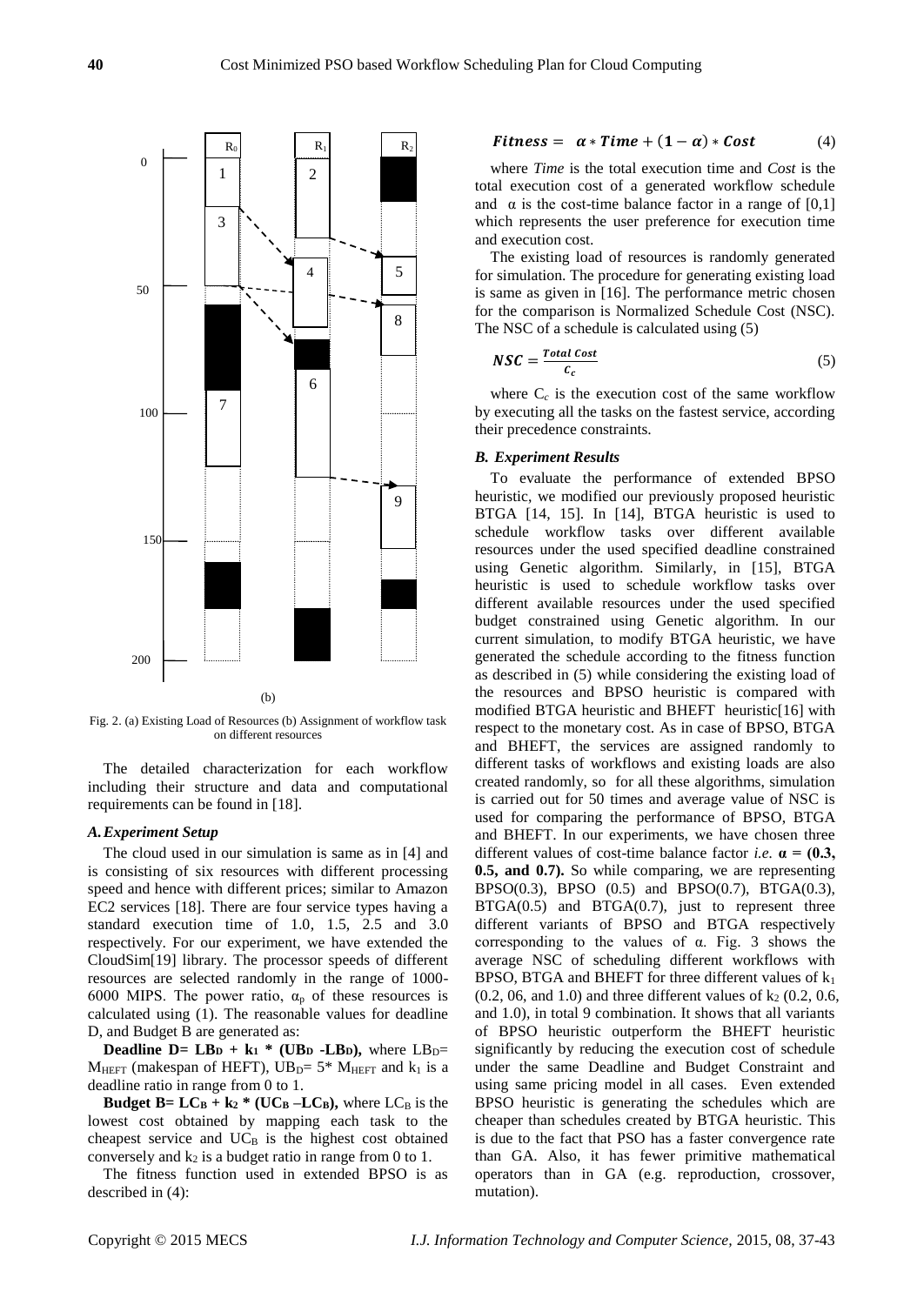The variation in average NSC for three different values of  $\alpha$  is due to the fact that when the user sets  $\alpha = 0.3$ , then the user gives more preference to minimize the total execution cost as compared to minimize the total execution time (according to (5)), for complete workflow. As the value of  $\alpha$  increase, the user preference for minimizing the execution cost is decreasing and the value of NSC also increases respectively. At a fixed budget ratio, *i.e.*,  $k_2$ , the deadline is relaxed by increasing the value of deadline ratio, *i.e.*,  $k_1$  from 0.2 to 1.0. As a result, the scheduler is able to choose the cheaper services for assigning workflow tasks. The NSC of created schedule plan is reduced under the same budget ratio as shown in Fig. 3. Similarly, by fixing the deadline ratio, *i.e.*,  $k_1$ , and by varying the value of budget ratio, *i.e.*,  $k_2 = 0.2$ , 0.6, and 1.0, the budget is relaxed for each of these values, respectively and the scheduler is able to choose the expensive services for assigning workflow tasks.







(b)Genome,24 nodes



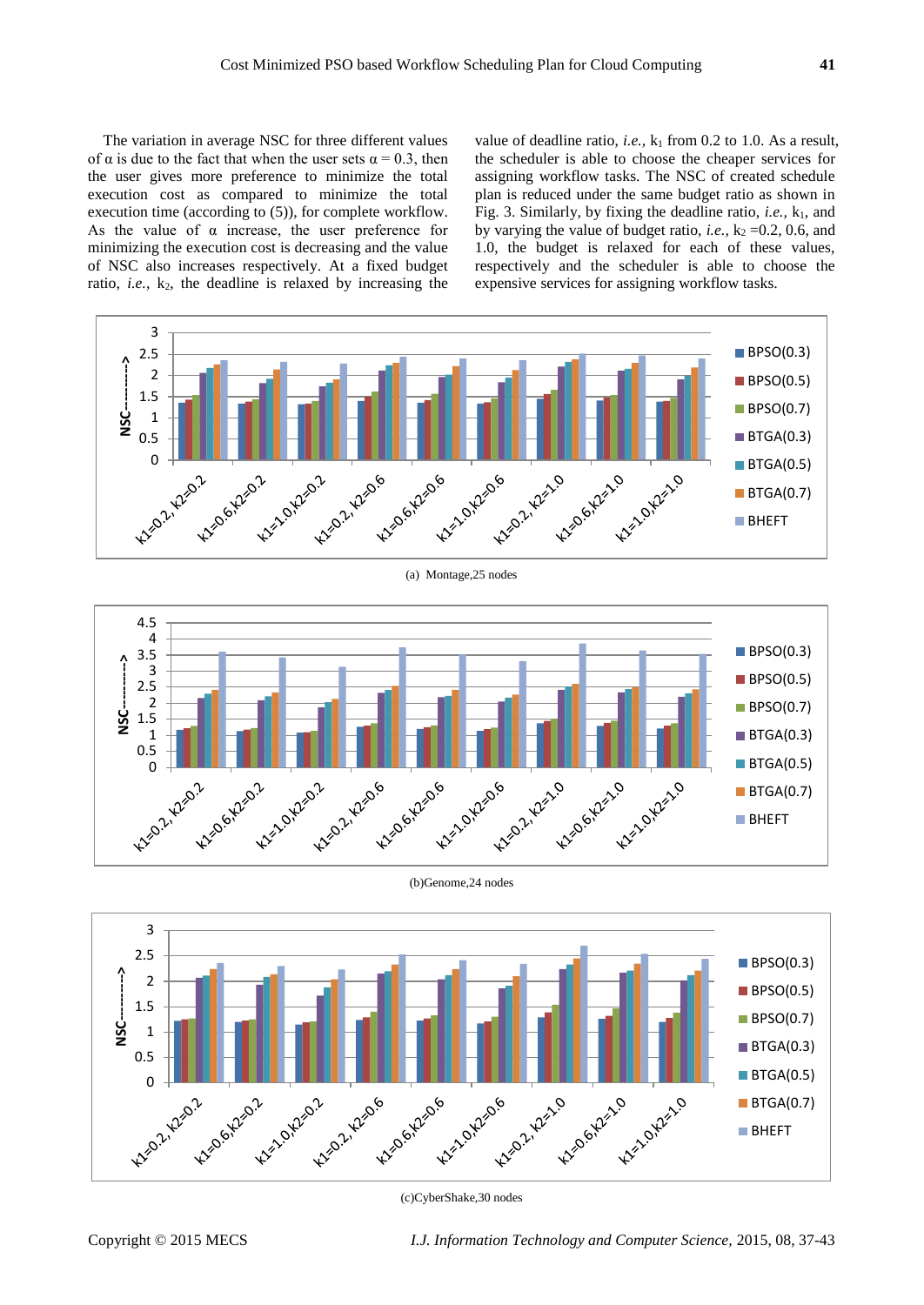





(e)LIGO,30 nodes Fig. 3. Average NSC of different Workflows

## V. CONCLUSION AND FUTURE WORK

In this paper, we have extended our previously proposed heuristic, namely, Bi-Objective Priority based Particle Swarm Optimization (BPSO) algorithm to schedule workflow applications to cloud resources that minimizes the execution cost while meeting the deadline and budget constraint for delivering the result. Each workflow's task is assigned priority using bottom level. These priorities are then used to initialize the PSO. The fitness of the generated schedule using extended BPSO is evaluated based upon the cost-time balance factor. The extended heuristic is evaluated with synthetic workflows that are based on realistic workflows with different structures and different sizes. The comparison of extended BPSO algorithm is done with BHEFT algorithm (with considering the existing load of resources) and BTGA algorithm under same deadline and budget constraint and pricing model. The simulation results show that the proposed algorithm has a promising performance as compared to BHEFT algorithm and BTGA algorithm by considering the reservation slots of the resources. In future, we intend to further improve our work by merging BPSO with other dynamic heuristics and then comparing

with other existing multi-objective heuristics techniques in literature.

#### **REFERENCES**

- [1] I. Taylor, E. Deelman, D. Gannon, and M Shields*.,* "Workflows for e-science: scientific workflows for grid", 1 st Edition, Springer, 2007.
- [2] S. Pandey, "Scheduling and management of data intensive application workflows in grid and cloud computing environment", PhD Thesis, University of Melbourne, Australia, 2010.
- [3] L. Ke, J. Hai, C. X. L. Jinjun, Y. Dong, "A compromised time-cost scheduling algorithm in SwinDeW-C for instance-intensive cost-constrained workflows on cloud computing platform", *Journal of High Performance Computing Applications* , vol.24, no.4, pp: 445–456, 2010.
- [4] A. Verma, and S. Kaushal, "Bi-criteria priority based particle swram optimization workflow scheduling algorithm for cloud", *Proceeding of International Conference on Recent Advances in Engineering and Computational Sciences (RAECS),*pp:1-6, March 2014 .
- [5] J. Yu, and R. Buyya, "Workflow scheduling algorithms for grid computing", *In: Xhafa F, Abraham A (eds) Metaheuristics for scheduling in distributed computing*